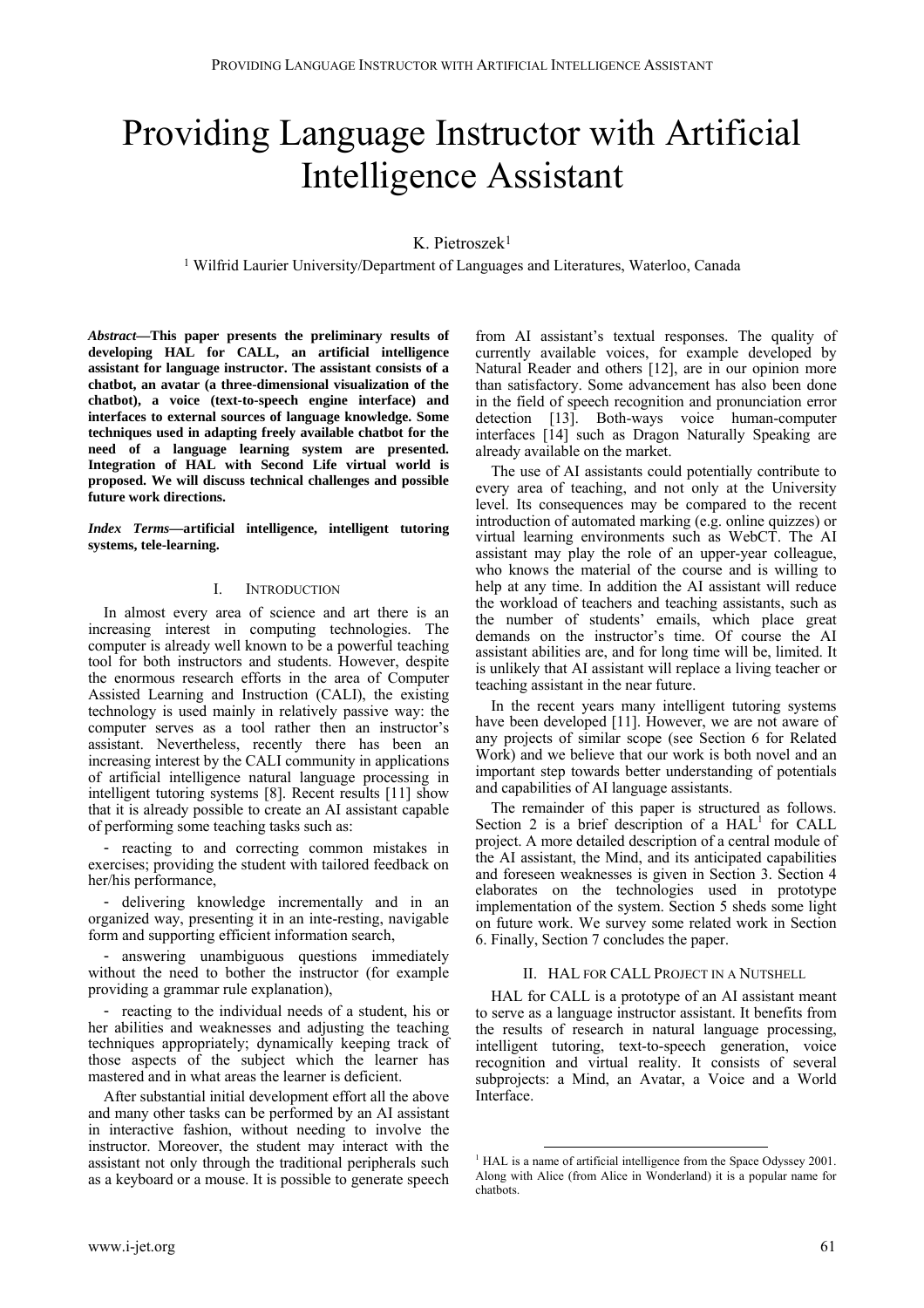The Mind module is a chatbot, an artificial intelligence algorithm designed to simulate an intelligent conversation (see Section 6). It is not only capable of conducting a conversation, but also of correcting some grammar and spelling mistakes as well as providing definitions and translations of words and phraseological units.

The Avatar module is a three-dimensional (3D) model serving as an incarnation of the Mind. Its function is not merely a visualization of chatbot. According to [15] talking with 3D avatar is more engaging and motivating for the student than chatting with bodiless application. The reason is that chatting with avatar gives an impression of conversation with a real human being.

The user experience is further enhanced, if avatar is equipped with speaking ability. This leads to the next module of the system, the Voice, which is basically a textto-speech engine interface enabling chatbot to speak with close to a natural human voice.

Finally, the World Interface module consists of a set of interfaces to external components which can be used both by the Mind, the Avatar and the Voice. Through World Interfaces the Mind gains access to all kinds of dictionaries and encyclopedias as well as to a search engines such as Google. These sources of language knowledge may be predefined or filtered by the language instructor in a manner similar to the professor advising his teaching assistant to use a particular dictionary or website. The World Interface can also run an external application such as a pronunciation error detection engine.

While the Mind module uses the World Interface mostly to gain external knowledge or abilities, the Avatar module uses it to put both itself and the student into the Internet-based virtual worlds such as Second Life [16]. This feature, although still under development, will open a whole new perspective of controlled learning experience in the environment closely resembling real life situations and real cultural and social context (see Section 5.1).

In the reminder of this paper we will discuss mainly the Mind module capabilities. The Avatar, the Voice and World Interface modules are beyond the scope of this paper and are just briefly referenced in Future Work.

# III. THE MIND MODULE CAPABILITIES

# *A. Chatting*

The basic goal of the Mind module is to involve a student in a chat. The chatbot uses the simplest yet one of the most powerful natural language processing (NLP) models developed by Richard Wallace and first implemented as A.L.I.C.E. chatbot [17]. HAL's brain is a clone of A.L.I.C.E's brain with the addition of patterns specific for language learning.

A current version of the Mind module offers two simplistic learner models: beginner and advanced. If the chatbot is set to deal with a beginner, it talks with simpler vocabulary and grammar structures. Moreover, it often provides translations and gives explanations and definitions in student's native language. For example, if a French native speaker were chatting with HAL on the beginner level, a typical session could look as follows:

STUDENT: Hi! HAL: Hi there! STUDENT: How are you?

HAL: I am doing very well. How are you? STUDENT: Good. What means "very well"? HAL: "very well" means "très bien" in French.

When the learning level is set to "advanced", the chatbot moves into more grammar structures, richer vocabulary, some forms of slang or idiomatic expressions etc.

STUDENT: Hi! How are you? HAL: Dude, my logic and cognitive functions are normal since the time I came into existence $^2$ [.](#page-1-0) What about yours?

## **Limitation of the Current Approach**

We are aware that simple division into difficulty levels is not a sufficient and effective form of learner model. A fully developed version of HAL for CALL should include a dynamic learner model, recording the student's misconceptions and language knowledge gaps and directing the conversation accordingly (e.g. [18], [19]).

## *B. Identifying and correcting grammar mistakes*

The Mind module is capable of identifying some violations of grammar rules such as incorrect word order, lack of inversion in questions, use of a wrong verb form etc. In case of mistakes, the module either informs the student that it doesn't understand or, more often, provides a correction and an explanation. It is not guaranteed that the proposed correction will preserve the original meaning of the sentence. This shouldn't be surprising for even in normal conversation misuse of grammar structures may lead to misunderstanding. Moreover, the corrections and explanations are provided in a fashion which does not interrupt the flow of dialogue. The response to a mistake always falls into the following structure: alert, correction, explanation, and reference to original sentence. Let us look at the annotated example below. Please note that the annotations are only for reader's reference and do not appear in the real conversation.

STUDENT: Hal, have you ever think how wonderful it would be to fly?

HAL: *[alert]* Oops, I think I caught a grammar mistake! *[correction]* I guess you wanted to say: "have you ever thought". *[explanation]* You should have used a Past Participle form of the verb! *[reference to original]* Coming back to our conversation… Yeah. I don't think I have ever thought how wonderful it would be to fly. What's it like?

This quite sophisticated feedback is a result of simple pattern matching and searching. In the above case the "have you ever think" sentence part matches "have you ever [Verb->PPVerb]" correction pattern. It triggers the Mind module to search trough the Past Participle verb table. "Think" verb is not found there. Therefore, the Mind needs to verify if "think" is a verb at all. When "think" is found in the general table of verbs it is concluded that the wrong verb form was used and the alert, correction, explanation sequence is generated. Then, the chatbot comes back to the original topic of the conversation and responds to the corrected student's utterance.

<span id="page-1-0"></span><sup>-</sup><sup>2</sup> Most of HAL responses come from original A.L.I.C.E. chatbot or are their modifications. Grammar explanations, spelling corrections, dictionary and encyclopedic definitions are added to HAL by the author.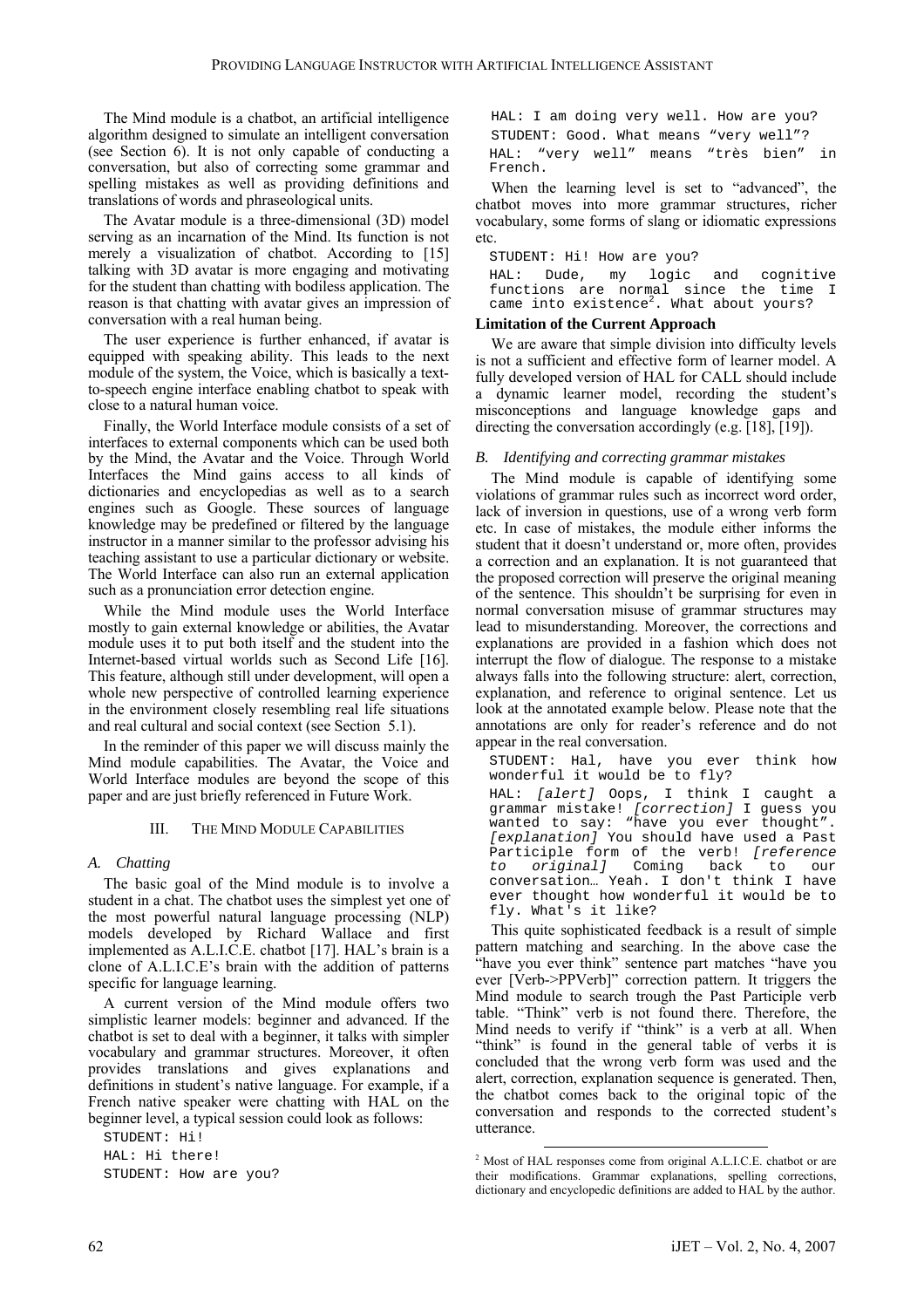# **Limitation of the Current Approach**

The simple pattern matching approach to grammar correction works in our case, because we can safely assume that the student is trying to say something meaningful. However there are some limitations to this technique. If a student is saying something which does not conform to any single grammar pattern known by the system, the chatbot gets confused. For example, let us look at a student sentence "Have you ever deeply think?". It is so incorrect that it "confuses" the Mind. This is because "have you ever [Adverb Verb->PPVerb Adverb]" does not exist in the database of HAL correction patterns.

The other limitation is that the system does only one correction pattern match per utterance. In the case of many mistakes in a single utterance the Mind will ignore all mistakes except the first one matched. For example,

STUDENT: Hal, have you ever think how wonderful would it be to flew?

HAL: *[alert]* Oops, I think I caught a grammar mistake! *[correction]* I guess you wanted to say: "have you ever thought". *[explanation]* You should have used a Past Participle form of the verb! *[reference to original]* Coming back to our conversation… Yeah. I don't think I have ever thought how wonderful would it be to flew. What's it like?

As we see the Mind module didn't correct the second part of the sentence. Even worse, it repeated the wrong sentence in the response. We realize that it is a strong limitation. However, even state-of-the-art grammar checkers, such as the one used in Microsoft Word, have difficulties to catch that kind of grammar mistakes. When a more advanced grammar checking engine becomes available, it will be integrated with the HAL for CALL system<sup>3</sup>via the World Interface module. On the other hand, even if the problem were overcome, a sentence with many mistakes would lead to a very long and elaborate chatbot divagation on grammar. It would contradict the main goal of the Mind which is to keep the conversation interesting and engaging for the student.

# *C. Spelling mistakes recognition and correction*

The Mind module identifies and corrects some spelling mistakes. Similar to the grammar correction approach, the response to a misspelled sentence consists of alert, correction, explanation and reference to original sentence. However, the explanation is optional and in most cases omitted. For example,

```
STUDENT: I dont know. 
HAL: [alert] Spelling mistake?
[correction] I assume you meant "I don't
know". [reference to original] Well, I 
don't know, either.
```
The analysis of spelling is done in similar fashion as in many contemporary word processors; when a mistake is found the system searches for similarly looking words. However, instead of presenting a list all possible corrections, the Mind module randomly chooses the one which results in a match with a known pattern. This can be done efficiently, because the list of possible spelling corrections is usually quite short. In the example, "dont"

replaced by "don't" results in an "I don't know" pattern with a standard response "I don't know, either".

# **Limitation of the Current Approach**

As in case of state-of-the-art spell checkers, if the word is in the dictionary, it won't be identified as misspelled, even though it doesn't fit the sentence semantically. Moreover, such a meaningless sentence often leads to chatbot confusion as in the following example.

STUDENT: I thing you would love apples but I don't now.

HAL: Right now? That is interesting: Student said he thing you would love apples but he or she do not.

This cannot be easily prevented, inter alia because among all possible combinations of words it is much easier to find a meaningless sentence then a meaningful one.

# *D. Tricks to Simulate Intelligent Conversation*

The previous example shows that the Mind module is not able to respond meaningfully to the sentence with just two spelling mistakes. However, such a sentence would not pose a problem for most people. Therefore, it should be stressed that the chatbot module does not attempt to understand the ongoing conversation. Instead, it uses several tricks to simulate an intelligent conversation.

The first trick is to look for cue words or phrases from the students and reply with a fully or partially precalculated response 4 [.](#page-2-1) If the database of possible patterns and responses is big enough the conversation "seems" natural without any attempt at understanding on the side of chatbot. For example,

STUDENT: What do you think about apples?

HAL: An Apple: 1. Temptation of Adam. 2. Inspiration for Newton. 3. Empire for Steve Jobs. Would you like to hear a dictionary definition for apple?

A second trick is to change the topic. For example, when the chatbot cannot find a match for the student's question, it proposes to teach the student a new meaning of the word used in the student's utterance.

STUDENT: Do you think eating fruits is healthy?

HAL: To tell you the truth, I don't think too much. It's tiring. Wait… you said "fruits"… Did you know you can say for example: "forbidden fruit"? The term "forbidden fruit" is a popular metaphor that describes any object of desire whose appeal is a direct result of the knowledge that cannot or should not be obtained.

As we see, the chatbot couldn't find the exact match for the question. The trick enables it to turn his ignorance into a teaching technique. In this case it randomly chooses a phraseological unit containing the word "fruit" and derives its definition from Wikipedia.

# *E. Customization of the Mind module*

The Mind module may be easily customized by the language instructor. Adding a simple pattern and

 $\overline{a}$ 

<span id="page-2-0"></span><sup>&</sup>lt;sup>3</sup> We are currently testing an open source grammar checker, Link -Grammar, developed in the School of Computer Science at the Carnegie Mellon University [25]

<span id="page-2-1"></span><sup>4</sup> This is a very old technique used by first chatbots such as ELIZA Joseph Weizenbaum and released in 1966.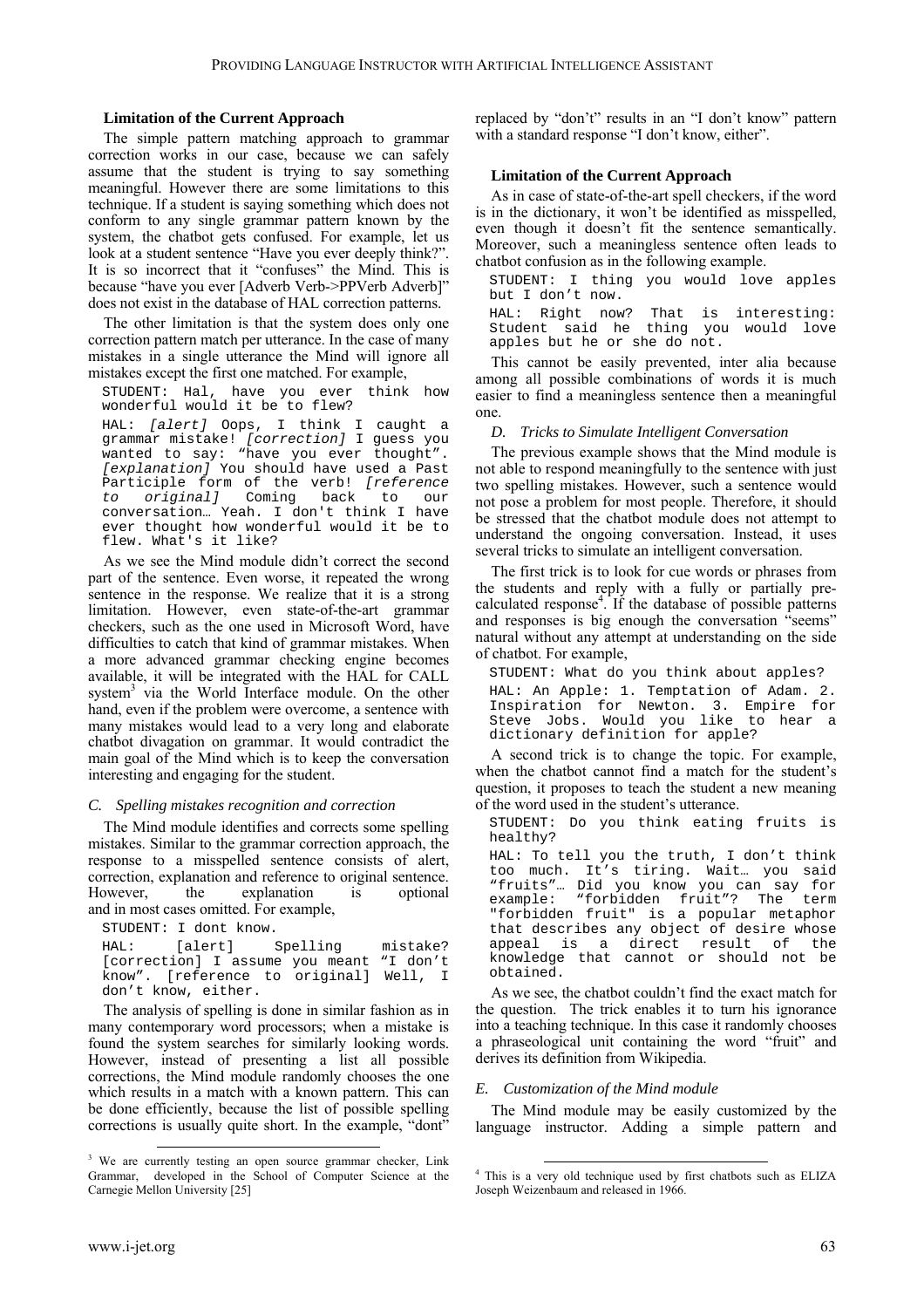responses does not require any programming skills. For example, adding a Portuguese translation of the word "fruit" comes down to writing a few lines in the translationToPortuguese.xml file:

<category> <pattern>How do you say fruta? </pattern> <template>fruit</template> </category>

Now, assuming that the student's native language is set to Portuguese, the conversation could flow as follows.

STUDENT: How do you say fruta? HAL: Fruit.

Another customization technique is to switch on or off parts of the HAL's brain. As mentioned before, the major part of our chatbot brain content is a clone of A.L.I.C.E. and as such it is similarly structured. It consists of files categorized by topics. Any parts of the brain may be switched off at any time simply by removing a specific topic. This leads to a simple technique of preventing the vocabulary or topics from appearing in a conversation. Let's assume that the instructor removed the "money" topic from the chatbot's brain, because the vocabulary associated with money was not yet introduced in class. The Mind is then no longer able to give meaningful responses to any topic associated with money. Therefore, it must use the change topic tricks described in section 3.4. But responses generated via tricks tend to be less interesting. Additionally, the Mind could add on a discouraging utterance such as "Let's change our topic. I'm not interested in money." etc. In consequence, the student will naturally keep the money topic out of conversation. This way, he or she will be silently directed out of the topics which the instructor doesn't want him to touch yet. This technique is based on a simple observation that is not engaging to chat with somebody who knows nothing about this particular conversation topic.

STUDENT: How much does it cost to buy an apple?

HAL: Oh, I don't know what you mean by cost. Let's change our topic. I'm not interested in cost.

# IV. PROTOTYPE IMPLEMENTATION OF THE HAL FOR CALL

In the current stage of development the HAL for CALL system is just a proof of concept. It cannot in any way be considered as comprehensive. The prototype was created to show that such implementation is feasible with the use of existing technologies. The development of a full HAL system with all the possible functionalities would constitute a substantial effort for a small or middle size software company and is beyond the resources available for a single researcher.

The chatbot submodule of the Mind is implemented in Artificial Intelligence Markup Language (AIML) and processed by freely available AIML interpreter called Program D, written in Java [20]. The rest of the Mind module is implemented in Java. We are planning on trying AILM interpreter written in Linden Scripting Language (LSL)[21], which would allow HAL to access Linden's Second Life virtual world (see Section 5.1). This leads to the Avatar module, which is being implemented in LSL. The Voice module is still under development. We are testing MBROLA set of text-to-speech engines, mainly because it supports many languages [22].

# V. FUTURE WORK

One of the goals of this paper is to trigger the discussion of possible future developments of HAL. Some feasible integration of HAL with other technologies are proposed below.

# *A. HAL for CALL Integration with Second Life Virtual World*

Second Life is a constantly growing virtual world, whose citizens can meet, chat, buy land, build houses, do shopping – live their second life. The membership is free, but real moneys are spent on material, electronic or just virtual goods and services. In February 2007 this virtual world had more than two million citizens with an increase of one hundred thousand a month. Benefits from integrating an intelligent language tutoring system with this online community would be vast. It would enable learners to get into cultural and social environments almost undistinguishable from the real world. For example, students of English can teleport to New York, meet virtual incarnations of New Yorkers, go to the cinema to watch Hollywood movies – the possibilities are endless. All these activities could be supervised by HAL, which would serve as a guide, interpreter, encyclopedia or just a friend. The technology to do the integrations exists already and is constantly improving.

# *B. Speech Processing and Error Detection*

A robust speech processing and error detection engine suitable for a highly variable learner speech would greatly contribute to the student experience of HAL for CALL system. There exist speech recognition and pronunciation error detection methods (e.g. [23], [13]) although substantial further effort is needed to incorporate them into the HAL for CALL project.

# *C. Dynamic learner model*

Current HAL in CALL learner model is simplistic and needs to be enhanced. The learner's knowledge and, even more importantly, misconceptions can be modeled dynamically and used to provide an adaptive interaction and tailored feedback. The current state of the model itself can be hidden from or opened to a student. "It has been argued that opening learner model provides opportunities for learner reflection and deep learning that enhances the learning experience [2] [3] [4] [5] [6]" [1]. Kerly et al. proposed that "natural language negotiation [of learner model] through a Chatbot may offer users the flexibility to express their views in a naturalistic and intuitive way" [1]. Incorporating a dynamic learner model would arguably improve the user experience of HAL for CALL.

# *D. A Need of Experimental Evaluation*

Further in class experiments are needed to identify pros and cons of HAL for CALL. The early state of development of the prototype implementation does not allow for extensive experimentation yet.

Incorporation of other technologies such as emotion recognition systems, facial recognition systems, or attention detection systems would enhance the user